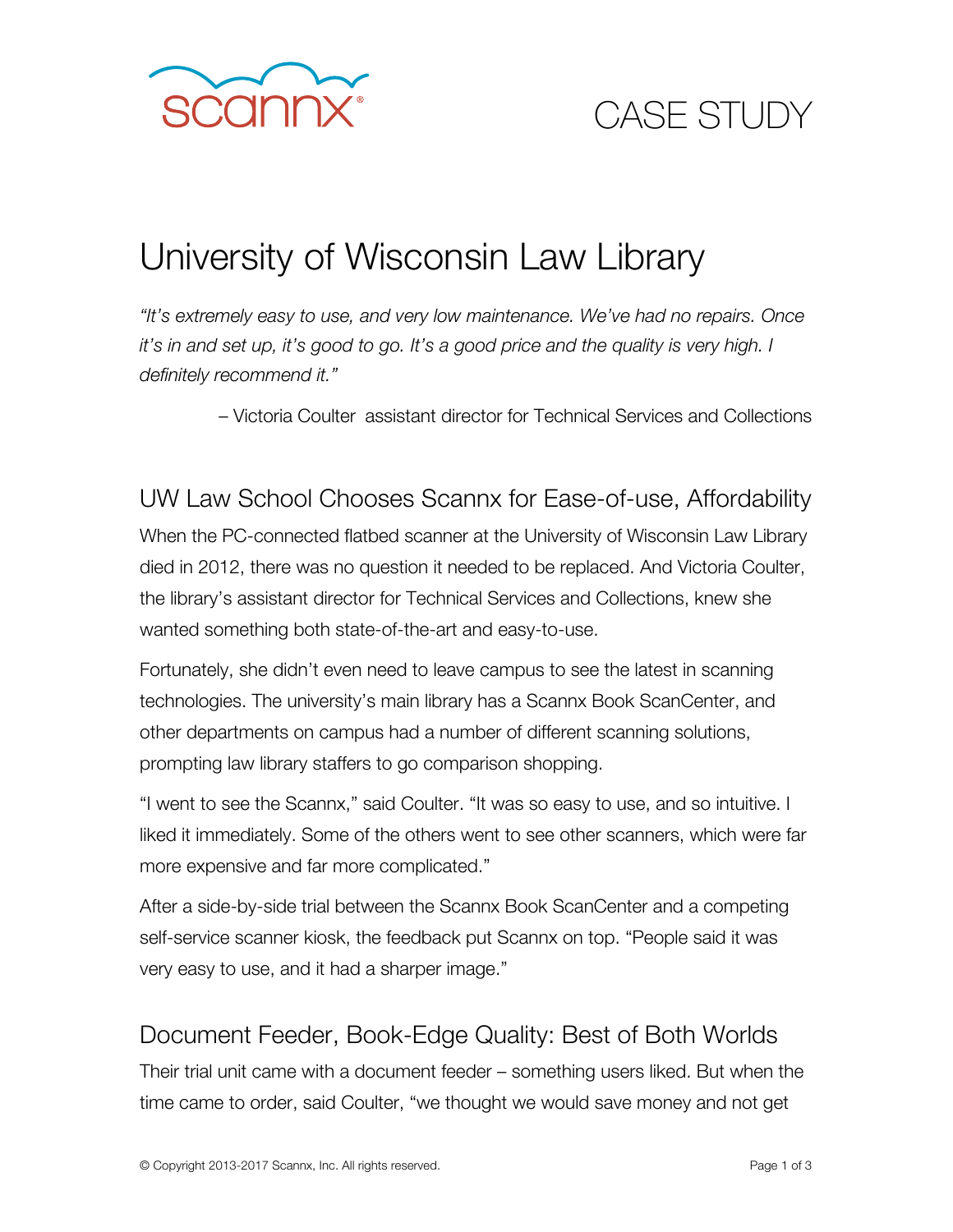

## CASE STUDY

the document feeder." It was a decision she quickly regretted. "Photocopiers in that room also do scanning, and they have document feeders," she said. "That's why didn't want to get the document feeder at first. But even our staff admitted they were difficult to use."

Less than a year later, the Scannx Book ScanCenter was getting such heavy use that they decided to get a second unit – and two document feeders. This dualsolution setup is a good fit for law school libraries like UW, where some patrons need to scan lengthy legal documents, while others want to scan pages from law books. The former can use the document feeder to power through a large stack of double-sided paper, while the latter can use the book-edge design of the Book ScanCenter to get flawless scans – with no distortion or black 'gutter' – from thick, cumbersome volumes without damaging the bindings.

Coulter says she's glad the library has the choice between the two. "The document feeder scans so fast for both sides. It's just so handy, and such a time saver," she said. But the book edge on the flatbed scanner also comes in handy. "A lot of our law books are very old and are not allowed to be checked out, and law books are very large, and very thick. Having that angled, beveled edge really helps."

#### Flexible Options Offer Customized Scanning Solution

Overall, the Book ScanCenter fulfilled her expectations. "Ease of use was the most important thing, then pricing and quality," said Coulter. "We needed to have good quality scans, and it certainly met that. And we needed something that was fast because we have so many people who want to use the scanners."

As she becomes more familiar with the Scannx, however, she is amazed at the unit's flexibility. "I didn't expect there to be quite as many options," she said. "The variable degree of quality available is awesome. I especially like that it doesn't matter how sloppy you put the document on. It auto detects and corrects. And I